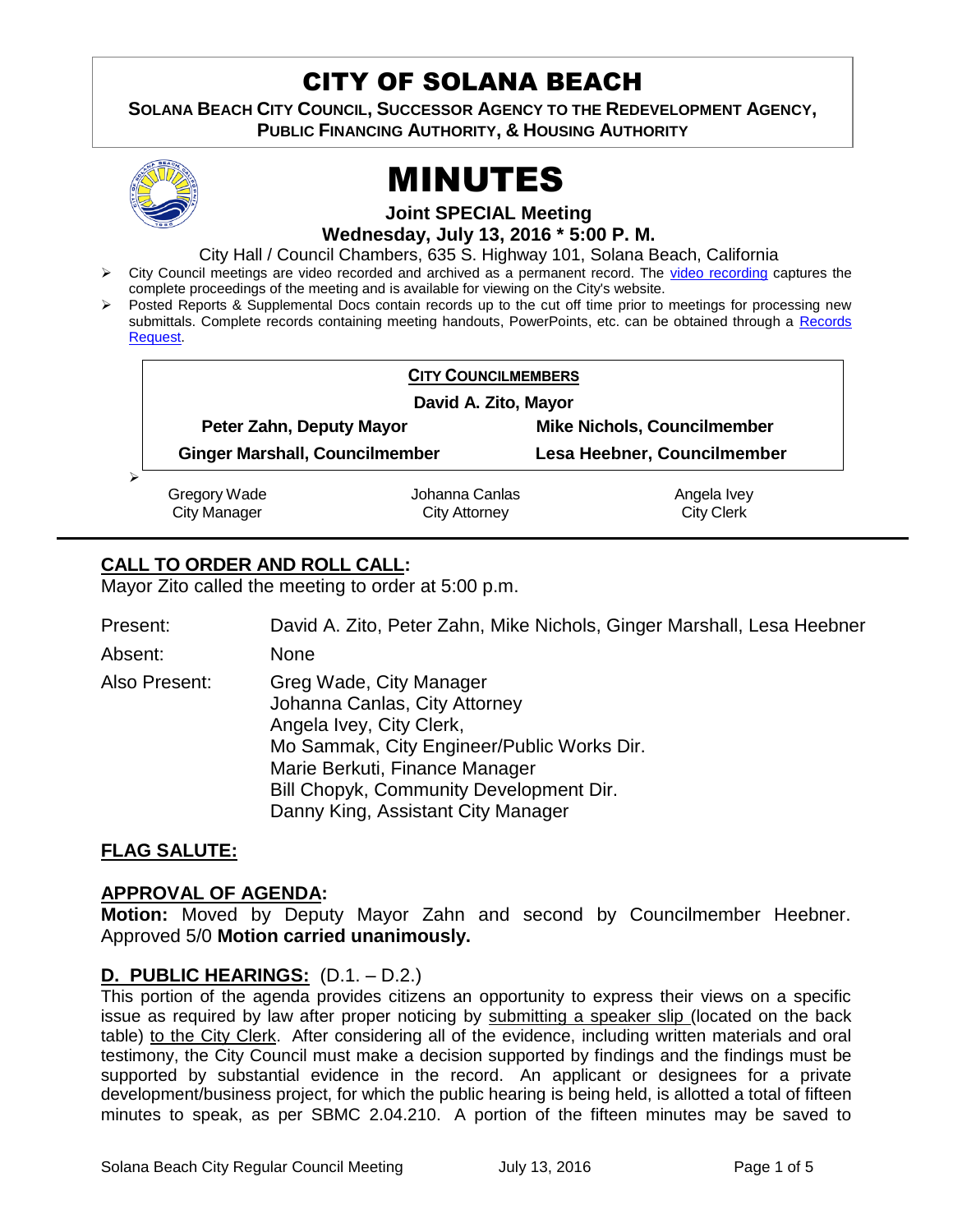respond to those who speak in opposition. All other speakers have three minutes each. Please be aware of the timer light on the Council Dais.

#### **D.1. Public Hearing: 838 Academy Dr., Applicant: Santa Fe Christian Schools, Case No: 17-15-33, 17-15-34, 17-16-11** (File 0600-40)

Recommendation: That the City Council

- 1. Conduct the Public Hearing: Open the public hearing, Report Council disclosures, Receive public testimony, Close the public hearing.
- 2. If the Council can make the findings, adopt **Resolution 2016-099** certifying the Final Supplemental EIR (Environmental Impact Report) for the proposed project.
- 3. If the Council can make the findings, adopt **Resolution 2016-100** approving the CUP for the new SFCS Campus Master Plan Update, an increased height limit to 35 feet, a shared parking agreement, and the continued use of the temporary Eagle Dome tent structure, with conditions.
- 4. If the Council can make the findings, adopt **Resolution 2016-101** approving a DRP (Development Review Permit)/SDP (Structure Development Permit) for Phase 1a of the SFCS Master Plan Update, including Building C and two guard shacks, with conditions.

[Item D.1. Report \(click here\)](https://solanabeach.govoffice3.com/vertical/Sites/%7B840804C2-F869-4904-9AE3-720581350CE7%7D/uploads/Item_D.1._Report_(click_here)_07-13-16.PDF)

[Attachment](https://solanabeach.govoffice3.com/vertical/Sites/%7B840804C2-F869-4904-9AE3-720581350CE7%7D/uploads/Attachment_8_-_EIR.pdf) 8 [Appendix A](https://solanabeach.govoffice3.com/vertical/Sites/%7B840804C2-F869-4904-9AE3-720581350CE7%7D/uploads/Appendix_A_-_NOP.pdf) [Appendix B](https://solanabeach.govoffice3.com/vertical/Sites/%7B840804C2-F869-4904-9AE3-720581350CE7%7D/uploads/Appendix_B_-_Traffic_Impact_Statement_Updated.pdf) [Appendix C](https://solanabeach.govoffice3.com/vertical/Sites/%7B840804C2-F869-4904-9AE3-720581350CE7%7D/uploads/Appendix_C_-_Noise_Modeling_Data.pdf) [Appendix D](https://solanabeach.govoffice3.com/vertical/Sites/%7B840804C2-F869-4904-9AE3-720581350CE7%7D/uploads/Appendix_D_-_Air_Quality_Letter_Report.pdf) [Appendix E](https://solanabeach.govoffice3.com/vertical/Sites/%7B840804C2-F869-4904-9AE3-720581350CE7%7D/uploads/Appendix_E_-_Biological_Resources_Report.pdf)

*Posted Reports & Supplemental Docs contain records up to the cut off time, prior to the start of the meeting, for processing new submittals. The final official record containing handouts, PowerPoints, etc. can be obtained through a Records Request to the City Clerk's Office.*

Mayor Zito opened the public hearing.

Greg Wade, City Manager, introduced the item.

Bill Chopyk, Community Development Dir., presented a PowerPoint (on file).

Council and Staff discussed the EIR cumulative traffic analysis looked at new development projects that would generate an increase in traffic on the streets, that the Stevens Ave. improvements project was considered in the traffic study since there would be additional enhancements for bikes and pedestrians but was not included in the cumulative process as a specific project that would generate traffic, the strikeout regarding Steven's Ave. as it related to a past issue was further analyzed in the EIR which updated the issue in this analysis.

Laurie Spar, RECON, said that table 6-1 showed some revision made as a result of updated analysis in the supplemental; streets were reanalyzed at different classifications, so the original impacts identified were removed due to the reclassification.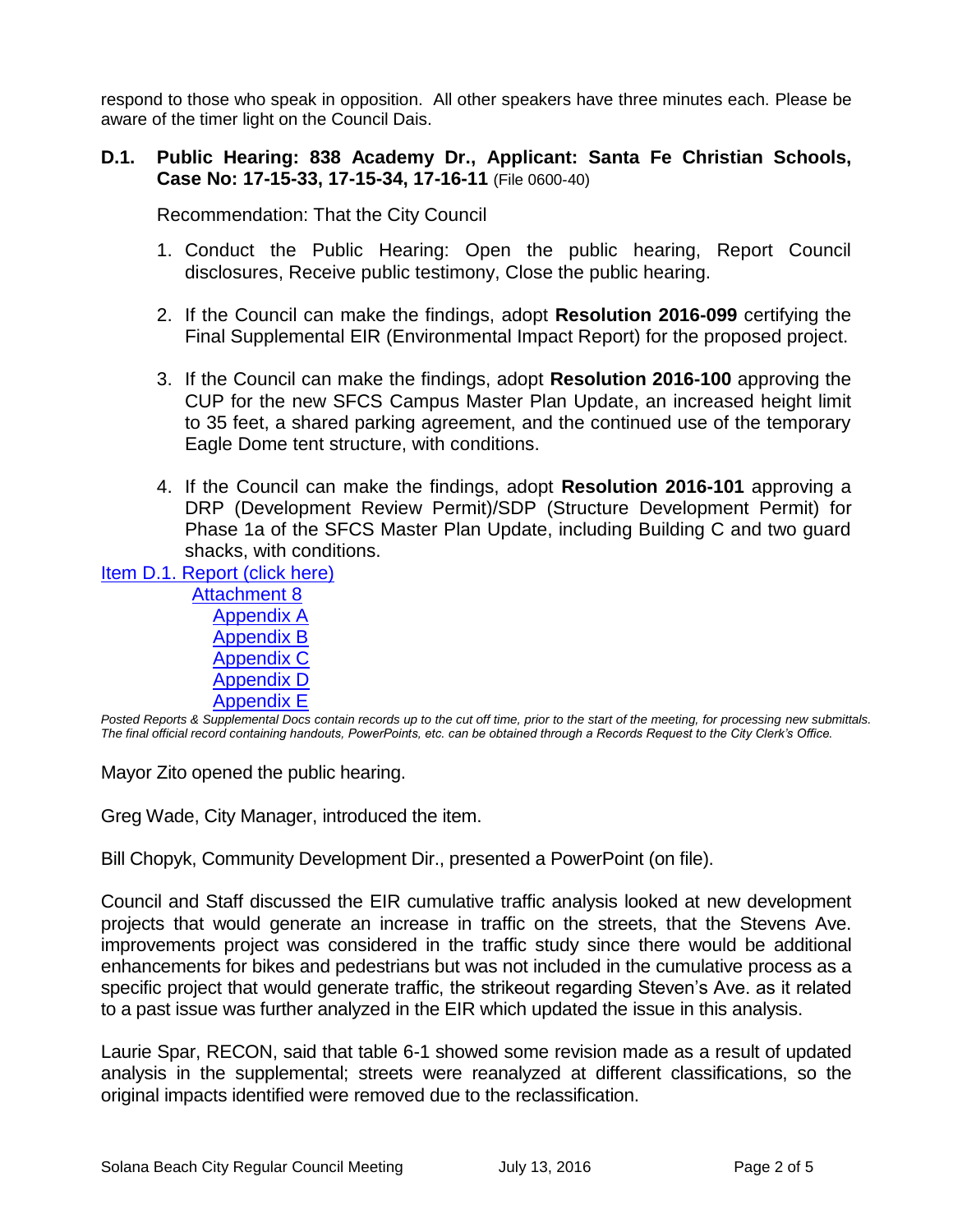Council and Staff discussed that changes to the storm water regulations from 2001 caused Staff to supplement that information by requiring an additional water quality technical report to provide adequate information to ensure that the project met the new storm water permits as compared to 2001, that all of the stairs were ADA compliant, that the amount of student and faculty mix changes every year due to student enrollment and the use of rooms, reviewed the parking lot and the walk to the campus, that the required maximum distance for parking had to be within 600 ft. measured "as the crow flies," and that the parking lot would be monitored and once it was full that drivers would be routed to the fellowship parking lot.

Discussion continued regarding the eagle dome approved in 2004 as a conditional use permit and now being extended to 2020 with one additional condition of a time limit to remove the dome for phase one construction and then it would be replaced, the changes of parking allotment through the construction phases, that they were limited to 1,110 students total, that parking was based on the number of classrooms, and that enrollment estimates breakdown per classroom was provided for current and future years for the calculation of EDU's for sewer purposes.

#### Applicant

Tom Bennette, Head of School, said that they had approximately 1,000 students and were not looking to increase student levels, that they had been active in the School Relations Committee, that they have collaborated with the school district and shared their resources, that they wanted to contribute as a valuable member of the community and share their facility, that he understood about the parking impacts in the community and on campus, that they reached out to North Coast Church to establish some alternatives for parking to have in place ahead of time, and thanked Staff for their assistance and Council for the review and consideration.

Scott Travasos, Chief Financial and Operating Officer (CFOO) said that their 2001 plan would unsustainable and would not be approved today and that they were focused on repair and replace sustainably and coordinate effective parking.

Council disclosed their familiarity with the project.

Council, Staff, and Applicant discussed the applicant was open to a new CUP to be considered for each new phase since there was time lapse between each phase, that the CUP for the eagle dome would be inspected periodically for fire inspections, to consider setting the guard shacks closer to the street for security if needed, and that the nine year period of construction had to do with the limited time of the year that they could engage in construction which would be summers and holidays rather than during the academic year.

**Motion:** Moved by Deputy Mayor Zahn and second by Councilmember Marshall to close the public hearing. 5/0 **Motion carried unanimously.**

Council thanked the applicant for their contribution to the community and the positive interactions with the City.

**Motion:** Moved by Councilmember Nichols and second by Councilmember Heebner. Approved 5/0 adding that CUP amendment would return with each phase, that the CUP 35 ft. height would apply to phase 1a and would be reviewed again with each phase, and the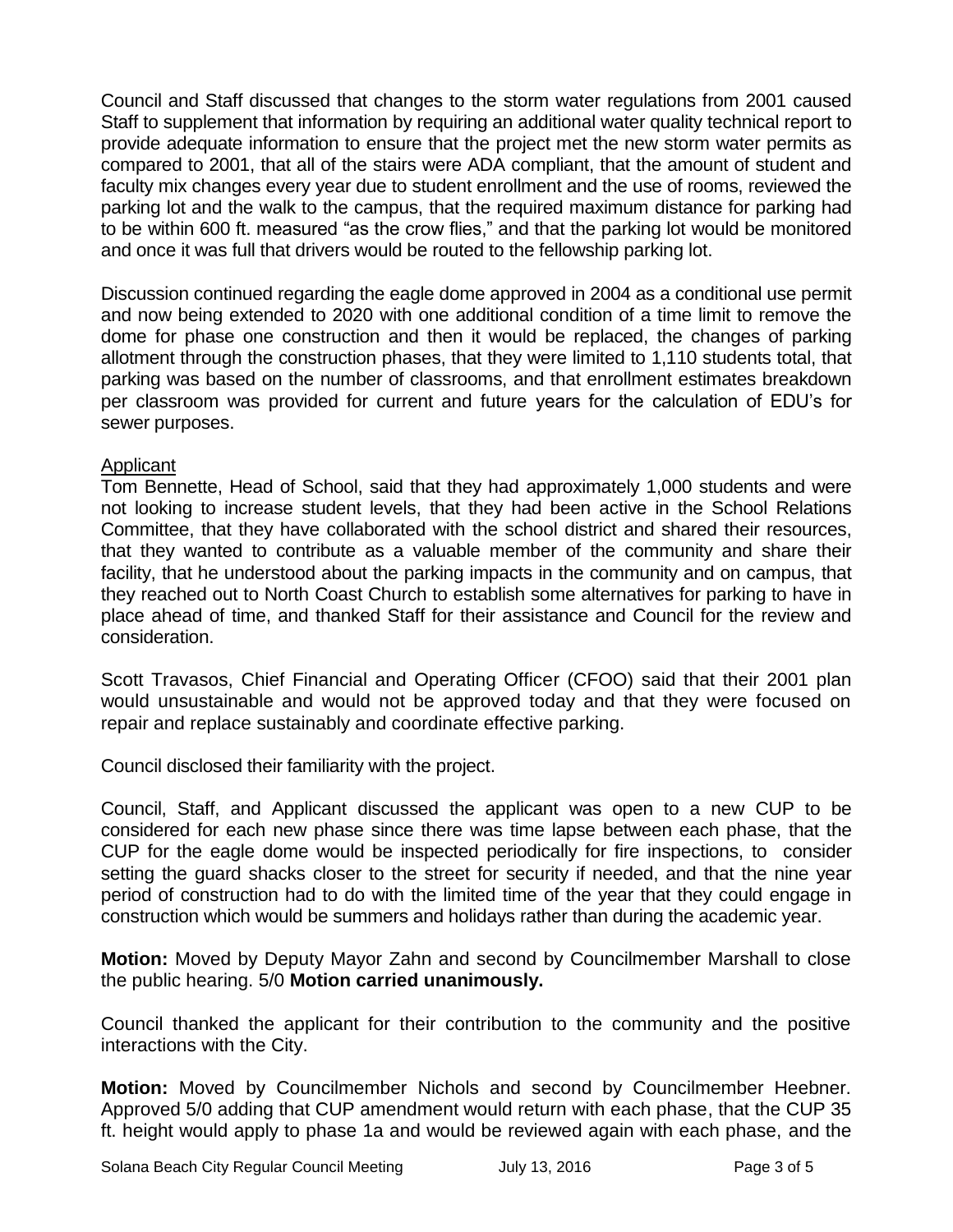flexibility to locate the guard shacks closer to the street, if needed. **Motion carried unanimously.**

#### **D.2. Public Hearing: 335 S. Rios, Applicant: Silvester, Case Nos: 17-15-41, 17-15- 42.** (File 0600-40)

The proposed project meets the minimum objective requirements under the SBMC, is consistent with the General Plan and may be found, as conditioned, to meet the discretionary findings required as discussed in this report to approve a DRP (Development Review Permit). Therefore, Staff recommends that the City Council:

- 1. Conduct the Public Hearing: Open the Public Hearing, Report Council Disclosures, Receive Public Testimony, Close the Public Hearing.
- 2. Find the project exempt from the California Environmental Quality Act pursuant to Section 15303 and 15315 of the State CEQA Guidelines; and
- 3. If the City Council makes the requisite findings and approves the project, adopt **Resolution 2016-093** conditionally approving a minor subdivision (SUB) at 335 S. Rios Avenue; Adopt **Resolution 2016-094**, conditionally approving a DRP (Development Review Permit) and an administrative SDP (Structure Development Permit) to construct a new two-story 3,590 square foot, singlefamily residence with an attached 478 square-foot garage, a 600 square foot detached guest house with an attached 300 square foot garage on the northern parcel; and Adopt **Resolution 2016-095**, conditionally approving a DRP and an administrative SDP to construct a new two-story 4,658 square foot, single-family residence with an attached 732 square-foot garage and a 424 square foot detached guest house on the southern lot at 335 S. Rios Avenue, Solana Beach.

[Item D.2. Report \(click here\)](https://solanabeach.govoffice3.com/vertical/Sites/%7B840804C2-F869-4904-9AE3-720581350CE7%7D/uploads/Item_D.2._Report_(click_here)_07-13-16.PDF) [D.2. Supplemental Documents -](https://solanabeach.govoffice3.com/vertical/Sites/%7B840804C2-F869-4904-9AE3-720581350CE7%7D/uploads/D.2._Supplemental_Documents_-_R.pdf) R

*Posted Reports & Supplemental Docs contain records up to the cut off time, prior to the start of the meeting, for processing new submittals. The final official record containing handouts, PowerPoints, etc. can be obtained through a Records Request to the City Clerk's Office.*

Mayor Zito opened public hearing.

Greg Wade, City Manager, introduced the item.

Corey Andrews, Principal Planner, presented a PowerPoint (on file).

Council and Staff discussed the zig zag property split, there were no required regulations to make it straight, and the intention to align the structure to preserve view corridors through and around the properties.

Council disclosed their familiarity with the project.

#### Applicant

Mr. Silvester presented a PowerPoint (on file) and said that they worked with the neighbors to retain their views resulting in resetting the house and they took their position in the community very seriously,